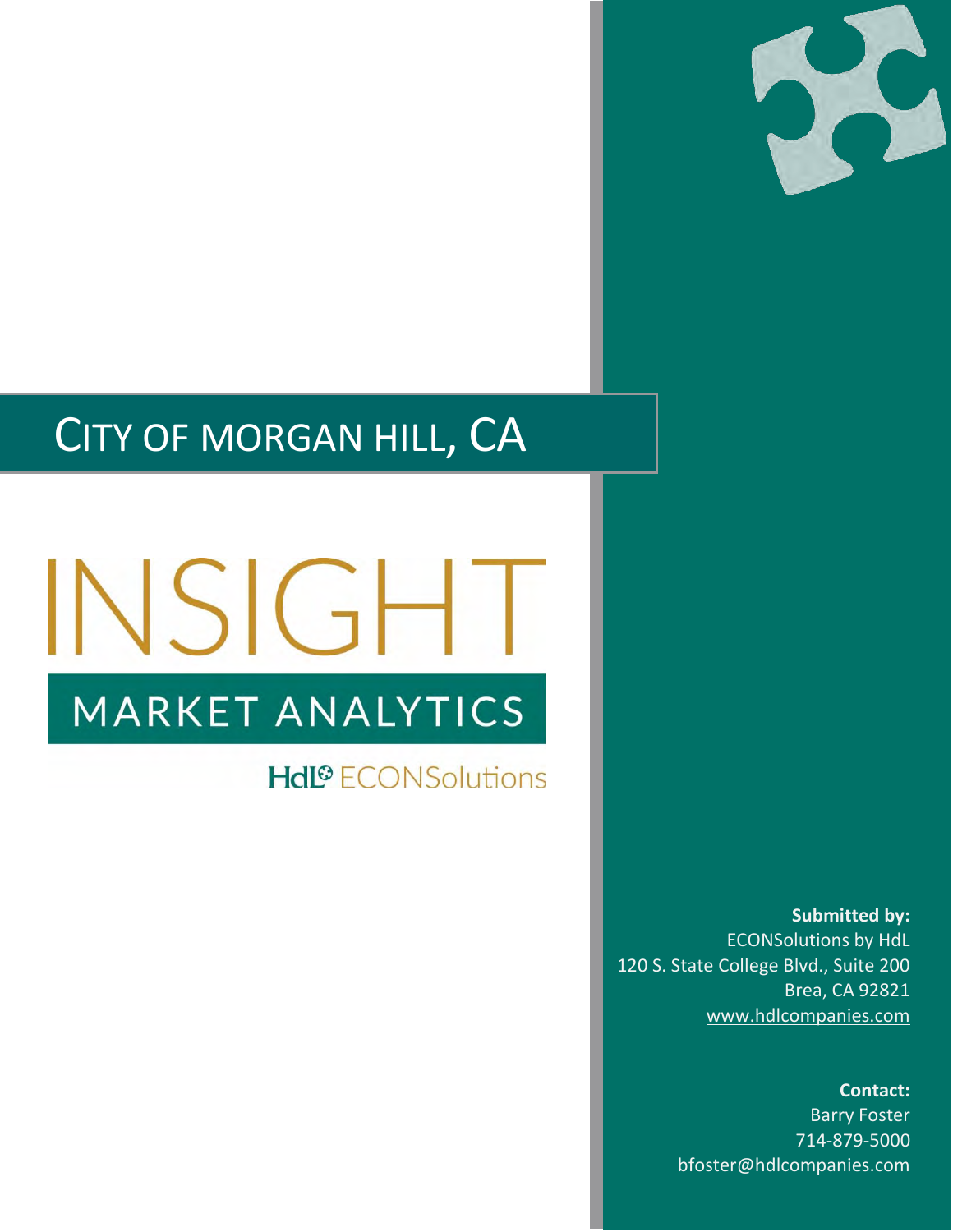

**Date Report Created:** 12/17/2020

**HdL<sup>®</sup>** ECONSolutions

|                                                                                                                                                                                                 | <b>Morgan Hill CA</b>                                         |                                                                  | <b>Santa Clara County CA</b>                                                   |                                                                  | <b>California</b>                                                                                |                                                                   |
|-------------------------------------------------------------------------------------------------------------------------------------------------------------------------------------------------|---------------------------------------------------------------|------------------------------------------------------------------|--------------------------------------------------------------------------------|------------------------------------------------------------------|--------------------------------------------------------------------------------------------------|-------------------------------------------------------------------|
| Daytime Population<br><b>Student Population</b><br>Median Employee Salary<br>Average Employee Salary                                                                                            | 41,613<br>8.172<br>64,305<br>73,895                           |                                                                  | 2,345,738<br>574,628<br>70,989<br>80,368                                       |                                                                  | 43,031,706<br>11,562,815<br>50,035<br>59,281                                                     |                                                                   |
| Wages                                                                                                                                                                                           | #                                                             |                                                                  | #                                                                              |                                                                  | #                                                                                                |                                                                   |
| Salary/Wage per Employee per Annum                                                                                                                                                              |                                                               |                                                                  |                                                                                |                                                                  |                                                                                                  |                                                                   |
| Under \$15,000 CrYr<br>15,000 to 30,000 CrYr<br>30,000 to 45,000 CrYr<br>45,000 to 60,000 CrYr<br>60,000 to 75,000 CrYr<br>75,000 to 90,000 CrYr<br>90,000 to 100,000 CrYr<br>Over 100,000 CrYr | 142<br>88<br>1,216<br>4,293<br>5,520<br>4,443<br>434<br>2,217 | 0.8%<br>0.5%<br>6.6%<br>23.4%<br>30.1%<br>24.2%<br>2.4%<br>12.1% | 4.035<br>4,447<br>43,069<br>158,844<br>373.624<br>358,631<br>48.909<br>151,607 | 0.4%<br>0.4%<br>3.8%<br>13.9%<br>32.7%<br>31.4%<br>4.3%<br>13.3% | 475.171<br>1,032,891<br>5,707,734<br>3,074,094<br>2.113.501<br>1,753,787<br>397,977<br>2,162,945 | 2.8%<br>6.2%<br>34.1%<br>18.4%<br>12.6%<br>10.5%<br>2.4%<br>12.9% |

### **Industry Groups**



|                                                | <b>Establishments</b> |       | <b>Employee's</b> |               | <b>Establishments</b> |       | <b>Employee's</b> |       | <b>Establishments</b> |       | <b>Employee's</b> |       |
|------------------------------------------------|-----------------------|-------|-------------------|---------------|-----------------------|-------|-------------------|-------|-----------------------|-------|-------------------|-------|
|                                                |                       | %     | #                 | $\frac{9}{6}$ | #                     | ℅     | #                 | %     | #                     | %     | #                 | $\%$  |
| <b>Total</b>                                   | 1,279                 | 100%  | 18,354            | 100%          | 53,800                | 100%  | 1,143,166         | 100%  | 1,025,972             | 100%  | 16,718,100        | 100%  |
| <b>Accomodation &amp; Food Services</b>        | 89                    | 6.9%  | 1,574             | 8.6%          | 3,022                 | 5.6%  | 61,501            | 5.4%  | 59,565                | 5.8%  | 1,170,248         | 7.0%  |
| <b>Administration &amp; Support Services</b>   | 37                    | 2.9%  | 860               | 4.7%          | 1,912                 | 3.6%  | 58,294            | 5.1%  | 33,407                | 3.3%  | 751,846           | 4.5%  |
| Agriculure, Forestry, Fishing, Hunting         | 10                    | 0.8%  | 109               | 0.6%          | 128                   | 0.2%  | 1,326             | 0.1%  | 5,547                 | 0.5%  | 60,934            | 0.4%  |
| Arts, Entertainment, & Recreation              | 30                    | 2.3%  | 601               | 3.3%          | 1,268                 | 2.4%  | 41,354            | 3.6%  | 24,383                | 2.4%  | 545,930           | 3.3%  |
| Construction                                   | 80                    | 6.2%  | 1,042             | 5.7%          | 2,874                 | 5.3%  | 62,442            | 5.5%  | 57,170                | 5.6%  | 843,835           | 5.0%  |
| <b>Educational Services</b>                    | 34                    | 2.7%  | 829               | 4.5%          | 1,536                 | 2.9%  | 56,120            | 4.9%  | 27,497                | 2.7%  | 1,047,606         | 6.3%  |
| Finance & Insurance                            | 88                    | 6.8%  | 595               | 3.2%          | 2,705                 | 5.0%  | 22,824            | 2.0%  | 55,389                | 5.4%  | 618,594           | 3.7%  |
| Health Care & Social Assistance                | 206                   | 16.1% | 2,971             | 16.2%         | 9,852                 | 18.3% | 225,986           | 19.8% | 182,102               | 17.7% | 2,937,027         | 17.6% |
| Information                                    | 25                    | 1.9%  | 562               | 3.1%          | 1,549                 | 2.9%  | 73,420            | 6.4%  | 21,313                | 2.1%  | 553,862           | 3.3%  |
| Management of Companies & Enterprises          | 0                     | 0.0%  | 0                 | 0.0%          | 36                    | 0.1%  | 4,227             | 0.4%  | 759                   | 0.1%  | 44,599            | 0.3%  |
| Manufacturing                                  | 90                    | 7.0%  | 2,393             | 13.0%         | 2,828                 | 5.3%  | 151,447           | 13.2% | 44,589                | 4.3%  | 1,420,625         | 8.5%  |
| Mining                                         |                       | 0.1%  | 13                | 0.1%          | 18                    | 0.0%  | 524               | 0.0%  | 596                   | 0.1%  | 13,573            | 0.1%  |
| Professional, Scientific, & Technical Services | 102                   | 7.9%  | 1,331             | 7.3%          | 6,369                 | 11.8% | 109,933           | 9.6%  | 114,216               | 11.1% | 1,300,270         | 7.8%  |
| Real Estate, Rental, Leasing                   | 60                    | 4.7%  | 339               | 1.8%          | 2,294                 | 4.3%  | 21,581            | 1.9%  | 44,848                | 4.4%  | 390,639           | 2.3%  |
| <b>Retail Trade</b>                            | 142                   | 11.1% | 2,523             | 13.7%         | 6,012                 | 11.2% | 124,804           | 10.9% | 134,836               | 13.1% | 2,266,478         | 13.6% |
| Transportation & Storage                       | 10                    | 0.8%  | 364               | 2.0%          | 624                   | 1.2%  | 24,514            | 2.1%  | 13,679                | 1.3%  | 445,461           | 2.7%  |
| <b>Utilities</b>                               |                       | 0.1%  | 41                | 0.2%          | 52                    | 0.1%  | 4,337             | 0.4%  | 1,646                 | 0.2%  | 64,881            | 0.4%  |
| <b>Wholesale Trade</b>                         | 22                    | 1.7%  | 109               | 0.6%          | 1,179                 | 2.2%  | 12,394            | 1.1%  | 26,086                | 2.5%  | 213,055           | 1.3%  |
| <b>Other Services</b>                          | 255                   | 19.9% | 2,098             | 11.4%         | 9,542                 | 17.7% | 86,138            | 7.5%  | 178,344               | 17.4% | 2,028,637         | 12.1% |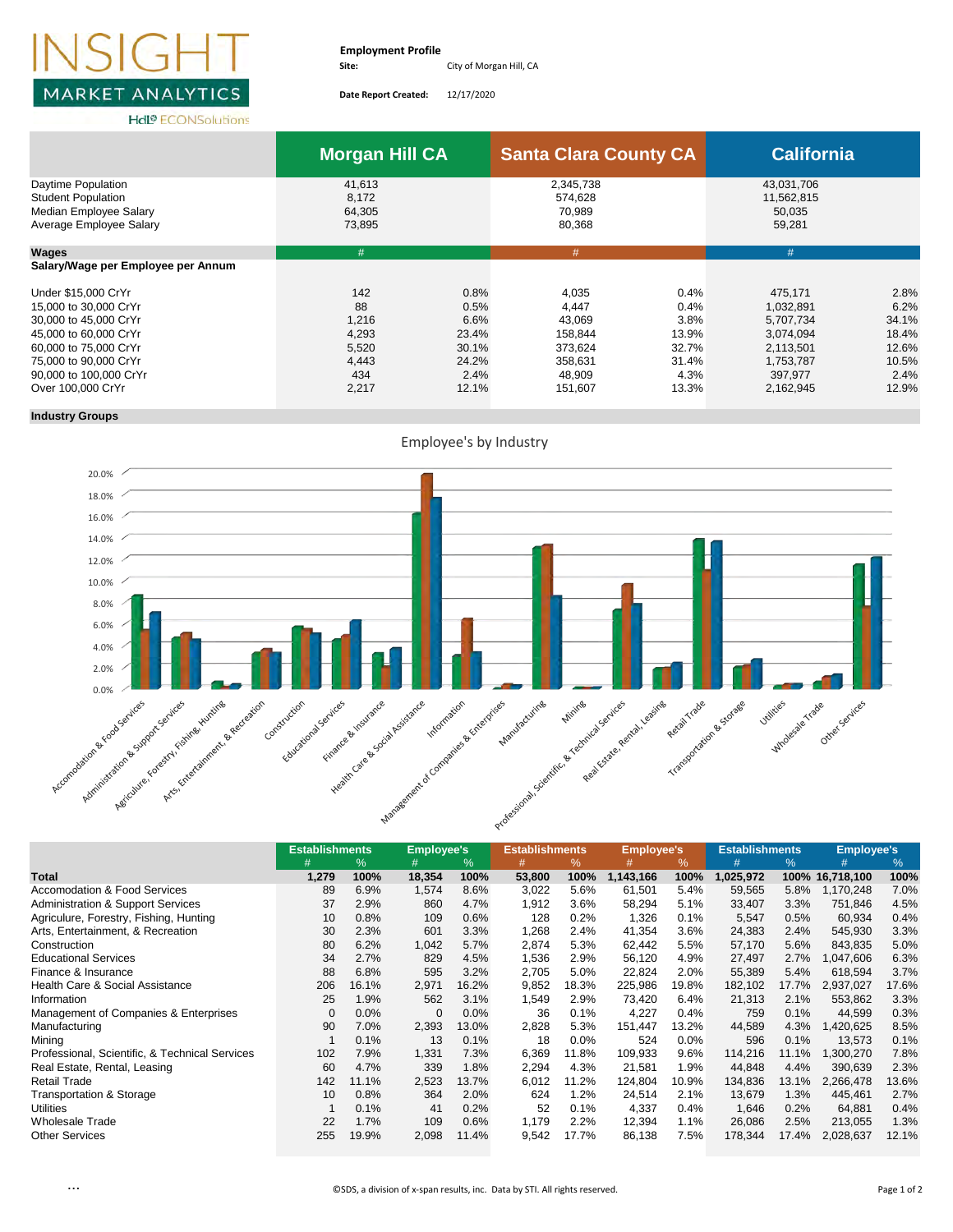

**Date Report Created:** 12/17/2020

|                                             | <b>Morgan Hill CA</b> |       | <b>Santa Clara County CA</b> |       | <b>California</b> |       |  |  |
|---------------------------------------------|-----------------------|-------|------------------------------|-------|-------------------|-------|--|--|
| <b>Occupations</b>                          | # of Employee's       |       | # of Employee's              |       | # of Employee's   |       |  |  |
| <b>White Collar</b>                         | 9,172                 | 50.0% | 653,028                      | 57.1% | 8,806,235         | 52.7% |  |  |
| Architecture & Engineering                  | 476                   | 2.6%  | 39,420                       | 3.4%  | 293,953           | 1.8%  |  |  |
| Community & Social Science                  | 453                   | 2.5%  | 35.221                       | 3.1%  | 506.482           | 3.0%  |  |  |
| <b>Computer/Mathematical Science</b>        | 453                   | 2.5%  | 56,875                       | 5.0%  | 358.604           | 2.1%  |  |  |
| Education, Training, & Library              | 906                   | 4.9%  | 46,750                       | 4.1%  | 878,528           | 5.3%  |  |  |
| Entertainment & Media                       | 293                   | 1.6%  | 22,766                       | 2.0%  | 323,111           | 1.9%  |  |  |
| <b>Healthcare Practitioners</b>             | 1,078                 | 5.9%  | 82,465                       | 7.2%  | 1,057,071         | 6.3%  |  |  |
| <b>Healthcare Support</b>                   | 494                   | 2.7%  | 33,314                       | 2.9%  | 478,994           | 2.9%  |  |  |
| Legal                                       | 85                    | 0.5%  | 9,150                        | 0.8%  | 165,902           | 1.0%  |  |  |
| Life, Physical, & Social Science            | 163                   | 0.9%  | 12,103                       | 1.1%  | 152,751           | 0.9%  |  |  |
| Management                                  | 1.078                 | 5.9%  | 73.152                       | 6.4%  | 974.701           | 5.8%  |  |  |
| Office & Administrative Support             | 3,029                 | 16.5% | 200.411                      | 17.5% | 3,018,653         | 18.1% |  |  |
| <b>Blue Collar</b>                          | 9,022                 | 49.2% | 484.651                      | 42.4% | 7,642,329         | 45.7% |  |  |
| Building & Grounds Cleaning & Maintenance   | 700                   | 3.8%  | 41.720                       | 3.6%  | 606,455           | 3.6%  |  |  |
| Construction                                | 816                   | 4.4%  | 48,313                       | 4.2%  | 684.179           | 4.1%  |  |  |
| Farming, Fishing, & Forestry                | 16                    | 0.1%  | 926                          | 0.1%  | 27,055            | 0.2%  |  |  |
| <b>Food Service</b>                         | 1,463                 | 8.0%  | 61,673                       | 5.4%  | 1,110,397         | 6.6%  |  |  |
| Installation & Maintenance                  | 752                   | 4.1%  | 41,241                       | 3.6%  | 641,958           | 3.8%  |  |  |
| Personal Care & Service                     | 522                   | 2.8%  | 28,093                       | 2.5%  | 465,555           | 2.8%  |  |  |
| Production                                  | 1,348                 | 7.3%  | 78,391                       | 6.9%  | 986,810           | 5.9%  |  |  |
| <b>Protective Service</b>                   | 427                   | 2.3%  | 18.706                       | 1.6%  | 264.264           | 1.6%  |  |  |
| Sales & Related                             | 2,007                 | 10.9% | 110.539                      | 9.7%  | 1,912,493         | 11.4% |  |  |
| <b>Transportation &amp; Material Moving</b> | 970                   | 5.3%  | 55,049                       | 4.8%  | 943,163           | 5.6%  |  |  |
| <b>Military Services</b>                    | 160                   | 0.9%  | 5,487                        | 0.5%  | 269,536           | 1.6%  |  |  |





| <b>Employee Totals and History</b> |        |           | #          |
|------------------------------------|--------|-----------|------------|
| Current                            | 18.354 | 1.143.166 | 16,718,100 |
| 2020 Q1                            | 18.374 | 1,135,590 | 16,591,326 |
| 2019 Q4                            | 18.487 | 1,143,866 | 16,785,687 |
| 2019 Q3                            | 18.095 | 1,119,586 | 16,201,037 |
| 2019 Q2                            | 18,531 | 1,143,300 | 16,750,668 |
| 2019 Q1                            | 18.507 | 1,141,458 | 16,631,083 |
| 2018 Q4                            | 18,596 | 1,148,615 | 16,780,610 |
| 2018 Q3                            | 18,133 | 1,117,779 | 16,213,498 |
| 2018 Q <sub>2</sub>                | 18,509 | 1,144,708 | 16,837,882 |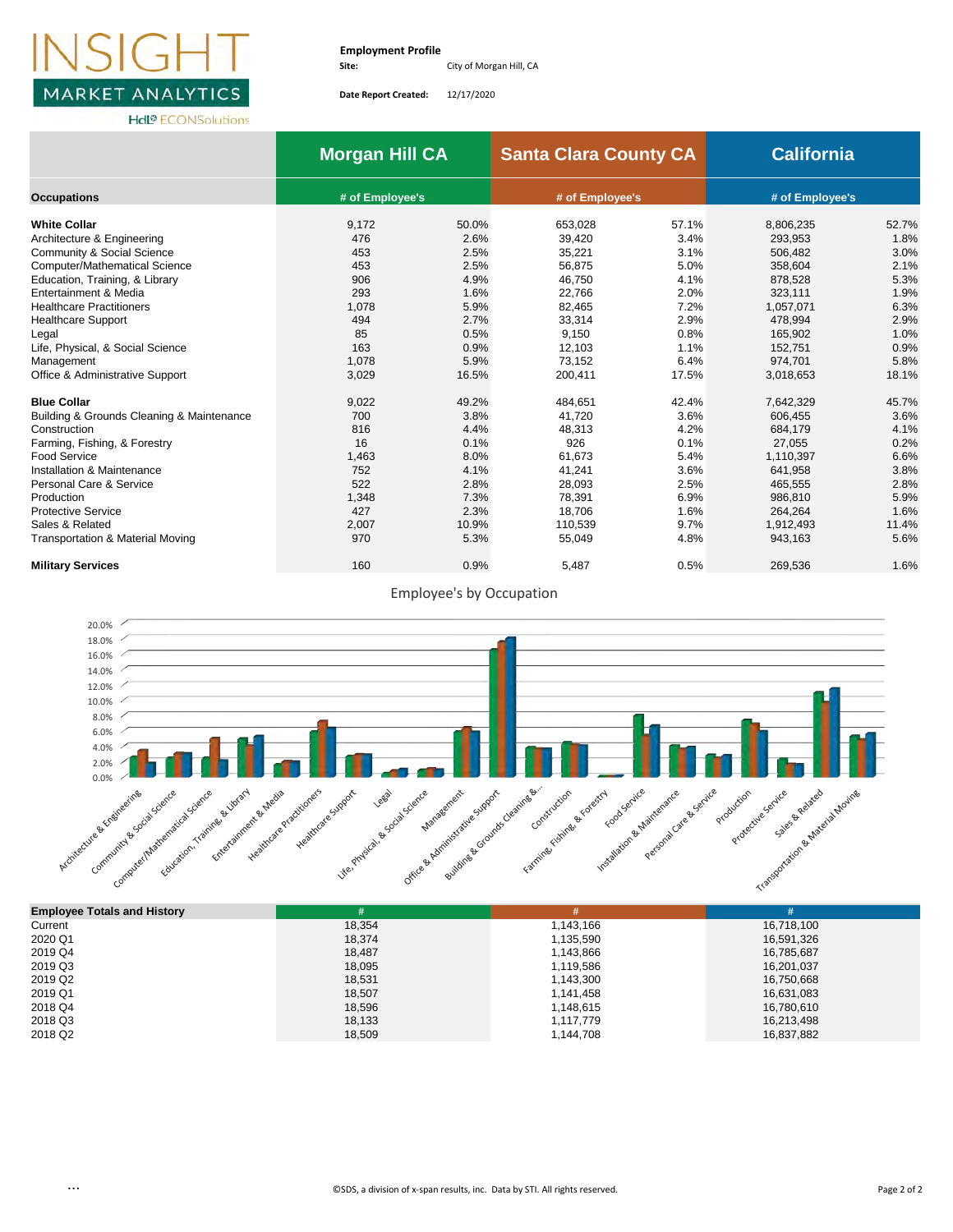## INSIGH L **MARKET ANALYTICS**

#### **Consumer Demand & Market Supply Assessment**

**Hdl<sup>®</sup> ECONSolutions** 

**Site:**

**Date Report Created:**

City of Morgan Hill, CA

12/17/2020

**Demographics** Population 44,654 1,917,341 39,502,463 5-Year Population estimate and the state and the 47,009 1,956,717 1,956,717 1,956,717 1,956,717 1,979,036 1,298,036 Population Households 44,333 1,887,738 38,697,689 Group Quarters Population 304,774 804,774 Households 14,426 654,141 13,369,072 5-Year Households estimate 15,182 669,376 13,982,960 WorkPlace Establishments 1,279 53,800 1,025,972 Workplace Employees 18,354 1,143,166 16,718,100 Median Household Income \$119,361 \$121,426 \$74,463 **Consumer Market Opportunity Consumer Market Opportunity Consumer Market Opportunity By Establishments Demand Supply Gap/Surplus Demand Supply Gap/Surplus Demand Supply Gap/Surplus** Furniture Stores \$9,741,590 \$0 (\$9,741,590) -100% \$424,424,089 \$408,671,924 (\$15,752,165) -4% \$7,973,920,721 \$7,654,158,844 (\$319,761,877) -4% Used Merchandise Stores \$2,695,551 \$0 (\$2,695,551) 100% \$117,380,859 \$55,062,803 (\$62,318,056) -53% \$2,233,029,303 \$1,994,187,190 (\$238,842,113) -11% Vending Machine Operators (Non-Store) \$5,533,897 \$1 (\$5,533,897) -100% \$245,652,942 \$143,652,517 (\$102,000,425) -42% \$4,618,826,820 \$4,193,255,810 (\$425,571,010) -9% Office Supplies/Stationary/Gift \$4,634,981 \$1,887,953 (\$2,747,028) -59% \$208,838,323 \$116,156,528 (\$92,681,795) -44% \$3,856,162,506 \$3,892,531,562 \$36,369,056 1% Specialty Food Stores \$4,794,157 \$2,165,817 (\$2,628,340) -55% \$209,755,726 \$174,147,375 (\$35,608,351) -17% \$4,010,337,188 \$3,699,524,123 (\$310,813,065) -8% Health/Personal Care Stores \$46,307,124 \$24,716,355 (\$21,590,769) -47% \$2,014,271,750 \$1,834,715,513 (\$179,556,237) -9% \$39,766,456,812 \$40,912,554,710 \$1,146,097,898 3% Shoe Stores \$5,427,161 \$2,918,231 (\$2,508,930) -46% \$238,262,225 \$320,247,763 \$81,985,538 34% \$4,457,429,350 \$4,540,685,037 \$83,255,687 2% Other General Merchandise Stores 686,778,344,762 53,420,5369 (\$40,615,320) -44% \$4,010,374,237 \$3,422,946,069 (\$587,428,168) -15% \$76,984,775,953 \$81,772,120,715 \$4,787,344,762 6% Clothing Stores \$39,154,902 \$23,074,206 (\$16,080,696) -41% \$1,712,784,749 \$1,742,475,490 \$29,690,741 2% \$32,598,269,497 \$33,390,147,616 \$791,878,119 2% Building Material/Supplies Dealers 647,289,361 \$29,364,813 (\$17,924,548) -38% \$2,058,372,004 \$2,188,975,505 \$130,603,501 6% \$40,482,053,654 \$45,372,888,713 \$4,890,835,059 12% Direct Selling Establishments \$5,323,333 \$3,448,773 (\$1,874,560) -35% \$232,128,195 \$142,360,093 (\$89,768,102) -39% \$4,514,882,961 \$3,632,899,215 (\$881,983,746) -20% Florists/Misc. Store Retailers \$1,204,655 \$786,383 (\$418,272) -35% \$52,317,341 \$51,718,896 (\$598,445) -1% \$1,016,176,923 \$1,059,395,355 \$43,218,432 4% Beer/Wine/Liquor Stores \$7,627,542 \$5,360,386 (\$2,267,156) -30% \$334,146,633 \$257,818,281 (\$76,328,352) -23% \$6,350,167,126 \$6,554,747,753 \$204,580,627 3% Other Misc. Store Retailers \$12,675,700 \$9,341,974 (\$3,333,726) -26% \$550,421,004 \$427,169,554 (\$123,251,450) -22% \$10,546,819,723 \$10,773,923,947 \$227,104,224 2% Automotive Dealers \$165,456,423 \$125,799,737 (\$39,656,686) -24% \$7,164,680,262 \$5,822,604,430 (\$1,342,075,832) -19% \$132,318,909,871 \$131,451,496,380 (\$867,413,491) -1% Gasoline Stations \$71,828,623 \$56,415,481 (\$15,413,143) -21% \$3,126,928,144 \$4,396,688,249 \$1,269,760,105 41% \$59,329,856,043 \$83,194,969,484 \$23,865,113,441 40% Sporting Goods/Hobby/Musical Instrument \$8,525,630 \$6,793,005 (\$1,732,624) -20% \$372,468,880 \$293,726,112 (\$78,742,768) -21% \$7,040,276,879 \$7,092,031,643 \$51,754,764 1% Lawn/Garden Equipment/Supplies Stores \$4,595,133 \$3,864,371 (\$730,763) -16% \$199,579,302 \$111,055,875 (\$88,523,427) -44% \$3,880,273,465 \$4,128,294,893 \$248,021,428 6% Home Furnishing Stores \$7,945,438 \$6,976,363 (\$969,075) -12% \$346,225,774 \$345,956,033 (\$269,741) 0% \$6,701,149,091 \$6,875,791,717 \$174,642,626 3% Grocery Stores \$90,226,493 \$81,568,407 (\$8,658,085) -10% \$3,944,181,233 \$3,212,054,861 (\$732,126,372) -19% \$75,657,247,800 \$71,626,326,595 (\$4,030,921,205) -5% Electronics/Appliance \$16,021,569 \$15,409,304 (\$612,265) -4% \$773,113,999 \$793,612,915 \$20,498,916 3% \$13,371,212,176 \$12,427,204,466 (\$944,007,710) -7% Jewelry/Luggage/Leather Goods \$5,497,996 \$5,343,638 (\$154,358) -3% \$239,902,575 \$244,308,528 \$4,405,953 2% \$4,515,122,445 \$4,485,455,984 (\$29,666,461) -1% Full-Service Restaurants \$49,780,507 \$53,397,321 \$3,616,813 7% \$2,610,221,783 \$2,362,358,013 (\$247,863,770) -9% \$41,421,836,528 \$43,456,126,930 \$2,034,290,402 5% Automotive Parts/Accessories/Tire \$13,406,648 \$15,130,345 \$1,723,698 13% \$581,967,581 \$503,498,882 (\$78,468,699) -13% \$11,452,541,530 \$11,562,876,763 \$110,335,233 1% Department Stores \$19,340,294 \$22,151,812 \$2,811,518 15% \$845,741,146 \$819,261,623 (\$26,479,523) -3% \$16,234,105,738 \$20,446,153,369 \$4,212,047,631 26% Special Food Services \$10,723,229 \$12,486,109 \$1,762,880 16% \$536,253,450 \$457,151,112 (\$79,102,338) -15% \$8,798,168,648 \$9,150,915,865 \$352,747,217 4% Limited-Service Eating Places \$47,797,218 \$57,335,873 \$9,538,656 20% \$2,389,285,684 \$2,189,060,336 (\$200,225,348) -8% \$39,226,941,852 \$41,261,659,569 \$2,034,717,717 5% Book/Periodical/Music Stores \$2,937,615 \$3,832,179 \$894,564 30% \$128,667,322 \$130,876,063 \$2,208,741 2% \$2,455,864,720 \$2,503,326,672 \$47,461,952 2% Bar/Drinking Places (Alcoholic Beverages) \$3,033,151 \$4,072,229 \$1,039,079 34% \$169,695,062 \$152,452,823 (\$17,242,239) -10% \$2,574,420,489 \$2,817,548,346 \$243,127,857 9% Electronic Shopping/Mail Order Houses \$130,966,858 \$314,618,430 \$183,651,572 140% \$5,941,098,660 \$24,671,837,588 \$18,730,738,928 315% \$110,836,992,972 \$87,793,197,781 (\$23,043,795,191) -21% Other Motor Vehicle Dealers \$9,103,869 \$42,434,739 \$33,330,869 366% \$394,895,951 \$231,449,168 (\$163,446,783) -41% \$7,289,884,627 \$7,494,804,469 \$204,919,842 3% **Consumer Demand/Market Supply Index \$941,247,336 \$981,729,603 96 \$42,174,036,885 \$58,024,070,922 73 \$782,514,113,411 \$797,211,201,516 98 Morgan Hill CA Santa Clara County CA Santa Clara County CA Santa Clara County CA California**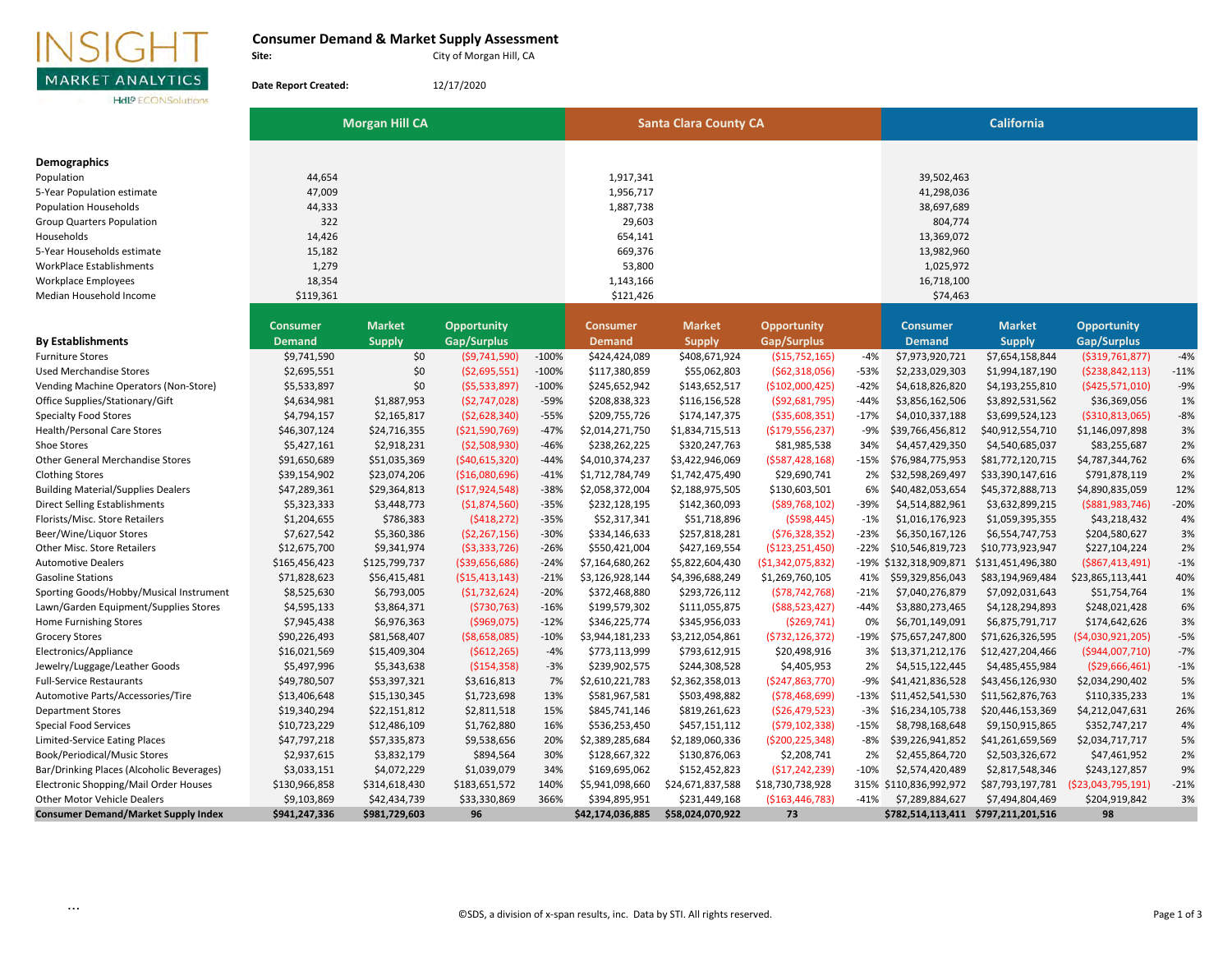

## **Consumer Demand & Market Supply Assessment**

City of Morgan Hill, CA

**Hdl<sup>9</sup>** ECONSolutions

**Site:**

**Date Report Created:** 12/17/2020

|                                                | <b>Morgan Hill CA</b> |               |                    |        |                 | <b>Santa Clara County CA</b> |                    | <b>California</b> |                   |                   |                     |        |
|------------------------------------------------|-----------------------|---------------|--------------------|--------|-----------------|------------------------------|--------------------|-------------------|-------------------|-------------------|---------------------|--------|
|                                                | <b>Consumer</b>       | <b>Market</b> | <b>Opportunity</b> |        | <b>Consumer</b> | <b>Market</b>                | <b>Opportunity</b> |                   | <b>Consumer</b>   | <b>Market</b>     | <b>Opportunity</b>  |        |
| <b>By Major Product Lines</b>                  | <b>Demand</b>         | <b>Supply</b> | <b>Gap/Surplus</b> |        | <b>Demand</b>   | <b>Supply</b>                | Gap/Surplus        |                   | <b>Demand</b>     | <b>Supply</b>     | Gap/Surplus         |        |
| Dimensional Lumber/Other Building Materials    | \$19,235,775          | \$12,883,646  | (\$6,352,129)      | $-33%$ | \$838,099,582   | \$954,911,156                | \$116,811,574      | 14%               | \$16,618,066,427  | \$19,027,300,293  | \$2,409,233,866     | 14%    |
| Paints/Sundries/Wallpaper/Wall Coverings       | \$3,448,423           | \$2,362,076   | ( \$1,086,347)     | $-32%$ | \$149,513,504   | \$174,169,868                | \$24,656,364       | 16%               | \$3,002,838,526   | \$3,479,181,582   | \$476,343,056       | 16%    |
| Groceries/Other Food Items (Off Premises)      | \$138,729,625         | \$103,680,044 | ( \$35,049,581)    | $-25%$ | \$6,045,668,536 | \$5,365,303,077              | ( \$680, 365, 459) | $-11%$            | \$116,107,923,610 | \$109,366,551,090 | (56, 741, 372, 520) | $-6%$  |
| Cigars/Cigarettes/Tobacco/Accessories          | \$10,052,014          | \$7,910,905   | (52, 141, 109)     | $-21%$ | \$432,164,477   | \$483,058,739                | \$50,894,262       | 12%               | \$8,985,660,821   | \$10,437,958,948  | \$1,452,298,127     | 16%    |
| Pets/Pet Foods/Pet Supplies                    | \$7,494,353           | \$6,065,027   | (51, 429, 326)     | $-19%$ | \$325,940,757   | \$340,672,641                | \$14,731,884       | 5%                | \$6,054,481,520   | \$4,797,093,805   | (51, 257, 387, 715) | $-21%$ |
| <b>Automotive Fuels</b>                        | \$66,672,646          | \$55,673,792  | ( \$10,998,854)    | $-16%$ | \$2,897,199,500 | \$4,202,233,975              | \$1,305,034,475    | 45%               | \$54,744,359,366  | \$78,303,282,699  | \$23,558,923,333    | 43%    |
| Alcoholic Drinks Served at the Establishment   | \$23,378,496          | \$19,928,797  | ( \$3,449,699)     | $-15%$ | \$1,322,536,881 | \$850,600,694                | (5471, 936, 187)   | -36%              | \$19,908,418,307  | \$16,836,564,372  | ( \$3,071,853,935)  | $-15%$ |
| Furniture/Sleep/Outdoor/Patio Furniture        | \$25,936,103          | \$22,776,127  | (53, 159, 976)     | $-12%$ | \$1,129,755,961 | \$2,090,244,437              | \$960,488,476      | 85%               | \$21,223,172,758  | \$16,772,015,995  | (54, 451, 156, 763) | $-21%$ |
| Packaged Liquor/Wine/Beer                      | \$16,878,028          | \$14,854,840  | (52,023,188)       | $-12%$ | \$735,950,740   | \$846,957,034                | \$111,006,294      | 15%               | \$13,978,306,221  | \$14,223,340,308  | \$245,034,087       | 2%     |
| Major Household Appliances                     | \$3,453,776           | \$3,121,990   | ( \$331, 786)      | $-10%$ | \$150,192,486   | \$192,339,075                | \$42,146,589       | 28%               | \$2,624,931,177   | \$3,576,066,408   | \$951,135,231       | 36%    |
| Automotive Lubricants (incl Oil, Greases)      | \$3,453,776           | \$3,121,990   | ( \$331, 786)      | $-10%$ | \$150,192,486   | \$192,339,075                | \$42,146,589       | 28%               | \$2,624,931,177   | \$3,576,066,408   | \$951,135,231       | 36%    |
| Hardware/Tools/Plumbing/Electrical Supplies    | \$13,381,224          | \$12,292,542  | (51,088,682)       | $-8%$  | \$582,905,585   | \$903,152,986                | \$320,247,401      | 55%               | \$11,565,328,080  | \$13,165,977,895  | \$1,600,649,815     | 14%    |
| Autos/Cars/Vans/Trucks/Motorcycles             | \$145,304,709         | \$133,815,505 | ( \$11,489,203)    | $-8%$  | \$6,288,472,150 | \$5,228,998,776              | ( \$1,059,473,374) | $-17%$            | \$115,958,039,560 | \$115,605,041,959 | ( \$352, 997, 601)  | 0%     |
| Optical Goods (incl Eyeglasses, Sunglasses)    | \$2,290,154           | \$2,210,053   | ( \$80, 101)       | $-3%$  | \$99,636,102    | \$160,950,443                | \$61,314,341       | 62%               | \$1,693,494,754   | \$2,169,912,042   | \$476,417,288       | 28%    |
| <b>Floor/Floor Coverings</b>                   | \$6,420,139           | \$6,230,710   | ( \$189, 429)      | $-3%$  | \$278,910,238   | \$402,499,730                | \$123,589,492      | 44%               | \$5,592,900,996   | \$5,984,655,949   | \$391,754,953       | 7%     |
| Soaps/Detergents/Household Cleaners            | \$4,139,354           | \$4,262,302   | \$122,948          | 3%     | \$180,132,046   | \$240,852,290                | \$60,720,244       | 34%               | \$3,510,107,245   | \$4,442,829,561   | \$932,722,316       | 27%    |
| Paper/Related Products                         | \$3,572,227           | \$3,724,073   | \$151,846          | 4%     | \$155,082,687   | \$214,153,853                | \$59,071,166       | 38%               | \$3,074,108,325   | \$4,022,621,077   | \$948,512,752       | 31%    |
| Footwear, including Accessories                | \$13,303,069          | \$14,002,196  | \$699,126          | 5%     | \$584,242,117   | \$1,105,852,898              | \$521,610,781      | 89%               | \$10,920,808,428  | \$10,198,189,175  | ( \$722, 619, 253)  | $-7%$  |
| Computer Hardware/Software/Supplies            | \$23,938,469          | \$26,932,225  | \$2,993,756        | 13%    | \$1,372,110,314 | \$2,021,982,168              | \$649,871,854      | 47%               | \$20,733,893,541  | \$16,226,265,796  | (\$4,507,627,745)   | $-22%$ |
| Lawn/Garden/Farm Equipment/Supplies            | \$13,038,354          | \$14,705,394  | \$1,667,039        | 13%    | \$566,028,271   | \$912,289,020                | \$346,260,749      | 61%               | \$11,090,706,376  | \$11,771,354,881  | \$680,648,505       | 6%     |
| Drugs/Health Aids/Beauty Aids/Cosmetics        | \$108,120,785         | \$123,513,405 | \$15,392,620       | 14%    | \$4,702,775,352 | \$9,211,186,500              | \$4,508,411,148    | 96%               | \$93,522,191,507  | \$78,110,735,045  | (\$15,411,456,462)  | $-16%$ |
| Automotive Tires/Tubes/Batteries/Parts         | \$26,549,478          | \$30,851,226  | \$4,301,747        | 16%    | \$1,152,433,388 | \$1,524,771,980              | \$372,338,592      | 32%               | \$22,837,547,223  | \$20,398,960,390  | (52, 438, 586, 833) | $-11%$ |
| <b>Retailer Services</b>                       | \$29,195,151          | \$34,156,650  | \$4,961,499        | 17%    | \$1,268,822,608 | \$1,442,065,541              | \$173,242,933      | 14%               | \$22,694,732,647  | \$23,563,513,600  | \$868,780,953       | 4%     |
| Meats/Nonalcoholic Beverages                   | \$93,340,658          | \$109,881,504 | \$16,540,846       | 18%    | \$4,659,521,816 | \$4,478,524,917              | (\$180,996,899)    | $-4%$             | \$76,547,618,468  | \$83,758,135,225  | \$7,210,516,757     | 9%     |
| Womens/Juniors/Misses Wear                     | \$33,171,564          | \$42,554,696  | \$9,383,132        | 28%    | \$1,447,819,379 | \$3,083,618,445              | \$1,635,799,066    | 113%              | \$27,824,296,047  | \$28,031,805,814  | \$207,509,767       | 1%     |
| Photographic Equipment/Supplies                | \$945,892             | \$1,287,025   | \$341,133          | 36%    | \$41,140,506    | \$83,619,780                 | \$42,479,274       | 103%              | \$801,360,569     | \$1,155,132,639   | \$353,772,070       | 44%    |
| Household Fuels (incl Oil, LP gas, Wood, Coal) | \$1,973,585           | \$2,705,182   | \$731,597          | 37%    | \$85,156,986    | \$119,634,276                | \$34,477,290       | 40%               | \$1,710,476,119   | \$2,447,765,514   | \$737,289,395       | 43%    |
| All Other Merchandise                          | \$36,166,935          | \$50,867,075  | \$14,700,139       | 41%    | \$1,573,288,378 | \$3,358,532,473              | \$1,785,244,095    | 113%              | \$30,033,632,377  | \$29,417,370,354  | ( \$616, 262, 023)  | $-2%$  |
| Jewelry (including Watches)                    | \$8,356,737           | \$11,846,970  | \$3,490,233        | 42%    | \$364,771,475   | \$748,172,609                | \$383,401,134      | 105%              | \$6,864,511,691   | \$7,368,570,264   | \$504,058,573       | 7%     |
| Televisions/VCR/Video Cameras/DVD etc          | \$5,653,026           | \$8,231,781   | \$2,578,755        | 46%    | \$245,829,959   | \$551,399,360                | \$305,569,401      | 124%              | \$4,800,178,335   | \$6,854,331,627   | \$2,054,153,292     | 43%    |
| Audio Equipment/Musical Instruments            | \$5,150,433           | \$7,598,503   | \$2,448,070        | 48%    | \$224,083,345   | \$538,043,763                | \$313,960,418      | 140%              | \$4,331,522,948   | \$4,646,183,025   | \$314,660,077       | 7%     |
| Childrens Wear/Infants/Toddlers Clothing       | \$5,283,803           | \$7,980,031   | \$2,696,228        | 51%    | \$234,275,014   | \$545,960,605                | \$311,685,591      | 133%              | \$4,372,877,650   | \$5,874,683,543   | \$1,501,805,893     | 34%    |
| Kitchenware/Home Furnishings                   | \$10,777,750          | \$16,492,719  | \$5,714,969        | 53%    | \$472,043,274   | \$1,188,704,740              | \$716,661,466      | 152%              | \$9,019,524,070   | \$9,315,715,693   | \$296,191,623       | 3%     |
| Mens Wear                                      | \$12,967,255          | \$19,960,665  | \$6,993,410        | 54%    | \$568,479,197   | \$1,387,063,693              | \$818,584,496      | 144%              | \$10,605,201,802  | \$12,095,143,608  | \$1,489,941,806     | 14%    |
| Sewing/Knitting Materials/Supplies             | \$343,842             | \$542,005     | \$198,162          | 58%    | \$14,739,743    | \$32,206,525                 | \$17,466,782       | 119%              | \$271,563,111     | \$402,975,039     | \$131,411,928       | 48%    |
| <b>Small Electric Appliances</b>               | \$1,939,442           | \$3,508,235   | \$1,568,793        | 81%    | \$84,115,157    | \$252,338,321                | \$168,223,164      | 200%              | \$1,635,595,851   | \$1,834,644,209   | \$199,048,358       | 12%    |
| Books/Periodicals                              | \$3,676,188           | \$6,867,713   | \$3,191,525        | 87%    | \$159,128,663   | \$420,770,946                | \$261,642,283      | 164%              | \$3,072,768,767   | \$3,356,821,539   | \$284,052,772       | 9%     |
| Curtains/Draperies/Slipcovers/Bed/Coverings    | \$3,964,501           | \$7,604,334   | \$3,639,832        | 92%    | \$173,080,372   | \$535,137,315                | \$362,056,943      | 209%              | \$3,300,048,578   | \$4,292,385,856   | \$992,337,278       | 30%    |
| Toys/Hobby Goods/Games                         | \$4,112,055           | \$8,959,622   | \$4,847,567        | 118%   | \$179,852,556   | \$621,082,141                | \$441,229,585      | 245%              | \$3,533,302,604   | \$4,809,054,178   | \$1,275,751,574     | 36%    |
| Sporting Goods (incl Bicycles/Sports Vehicles) | \$7,441,278           | \$17,315,523  | \$9,874,245        | 133%   | \$325,328,043   | \$1,145,297,765              | \$819,969,722      | 252%              | \$6,083,692,380   | \$7,665,203,873   | \$1,581,511,493     | 26%    |